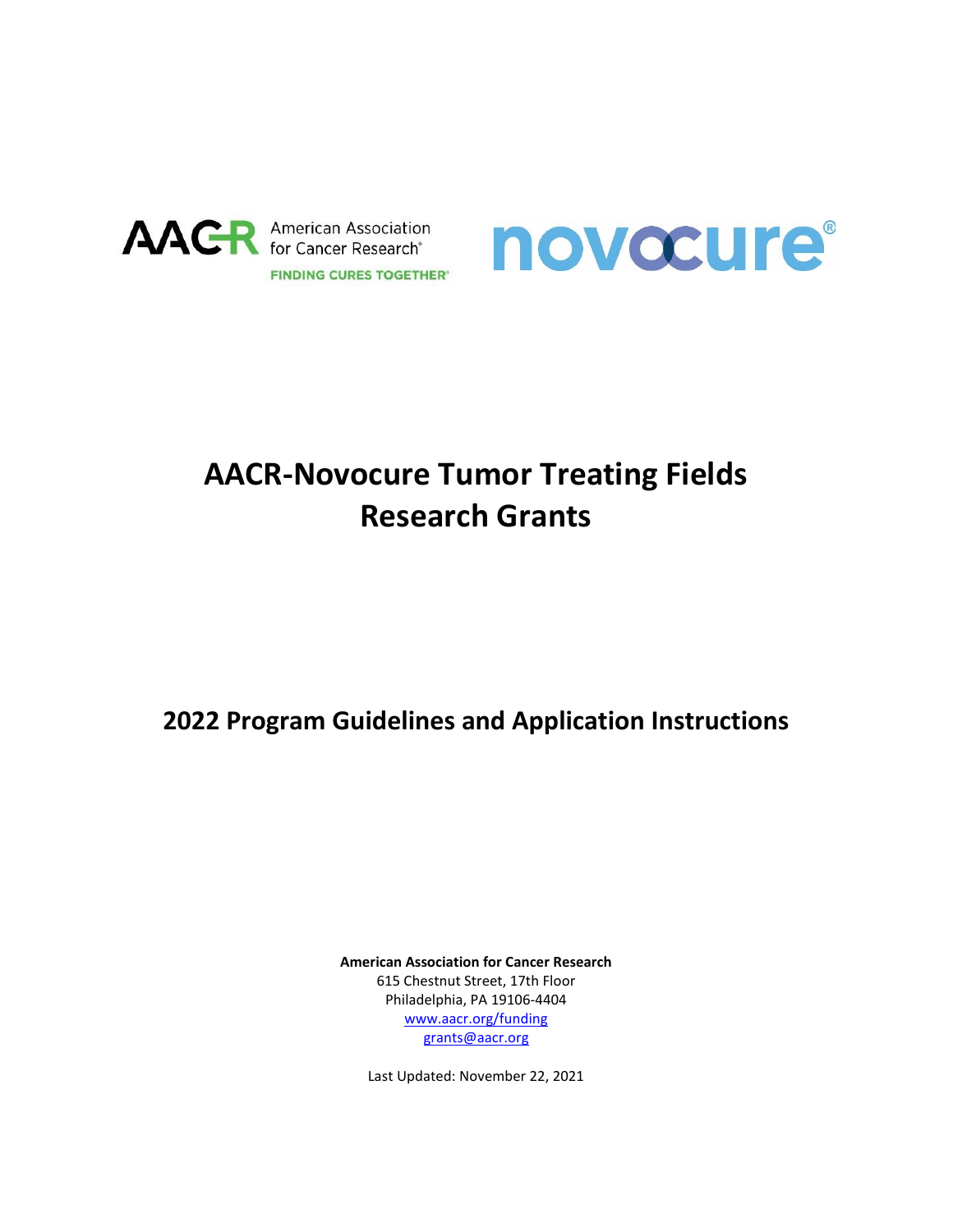### **TABLE OF CONTENTS**

| TABLE 1: DEPARTMENTS OF INSTITUTIONS THAT CURRENTLY HOLD AN ACTIVE AACR-NOVOCURE |  |
|----------------------------------------------------------------------------------|--|
|                                                                                  |  |
|                                                                                  |  |
|                                                                                  |  |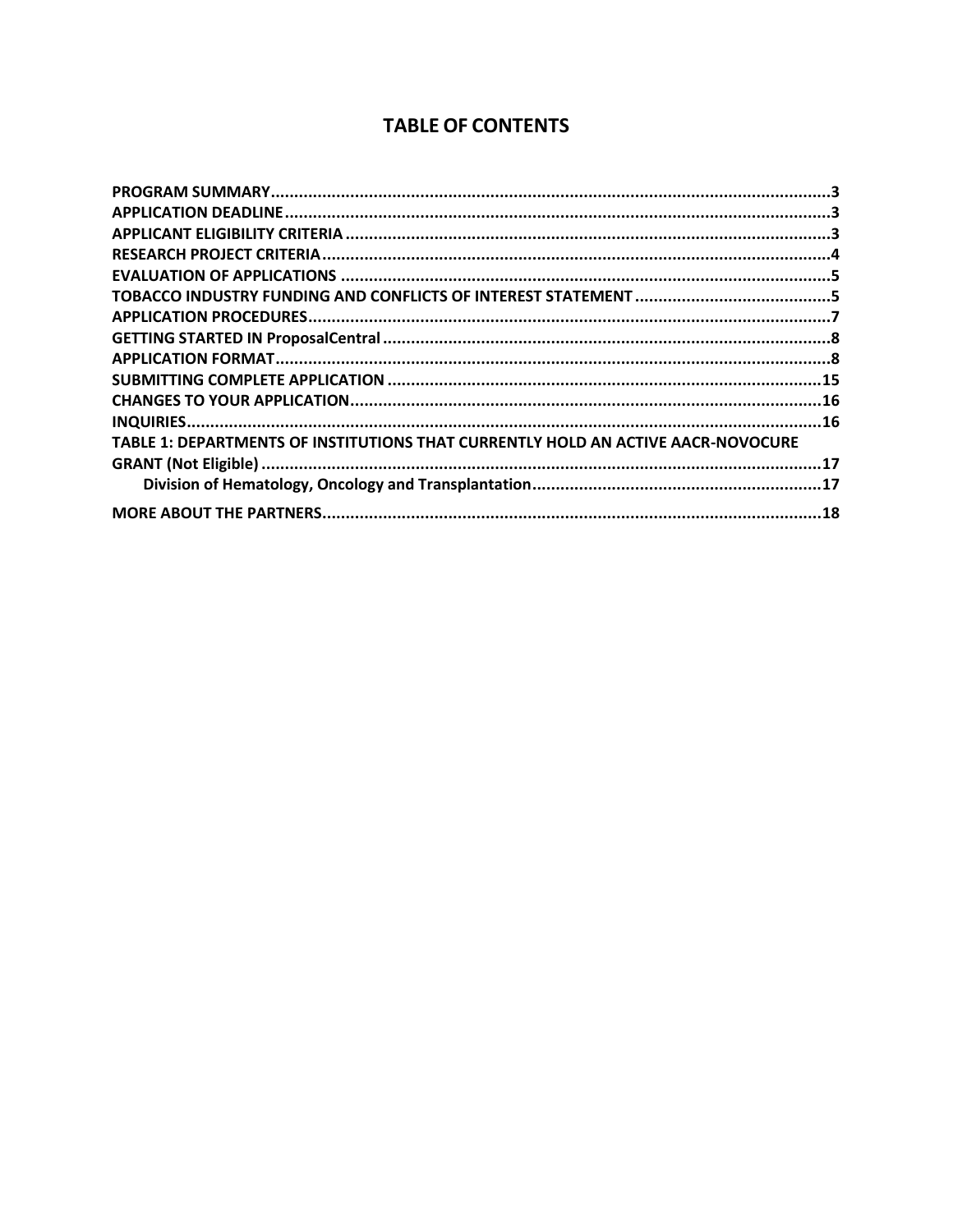AACR-Novocure Tumor Treating Fields Research Grants 2022 Program Guidelines and Application Instructions Page 3 of 18

### **PROGRAM GUIDELINES**

#### <span id="page-2-0"></span>**PROGRAM SUMMARY**

The AACR-Novocure Tumor Treating Fields Research Grants represent a joint effort to promote and support independent investigators who are conducting innovative research focused on Tumor Treating Fields (TTFields; intermediate frequency, low intensity, alternating electric fields that disrupt cell division in cancer cells). These grants are intended to provide a deeper understanding of the mechanisms of action of this novel anti-cancer treatment modality and to accelerate the development of new treatment strategies to advance therapeutic options for cancer. The research proposed for funding should be basic or translational in nature, promoting the transition of *in vitro* work into *in vivo* systems. Proposals focused on 1) translational approaches, promoting the transition of *in vitro* work into *in vivo* systems, 2) combination therapies involving TTFields, or 3) bringing treatments involving TTFields to the clinic, are strongly encouraged.

Each grant provides \$250,000 over two years for expenses related to the research project, which may include salary and benefits of the grant recipient and any collaborators\*\*, postdoctoral or clinical research fellows, graduate students and/or research assistants; research/laboratory supplies; equipment; travel; publication charges for manuscripts that pertain directly to the funded project; other research expenses; and indirect costs. *(\*\*Note that inter-laboratory collaboration is encouraged.)*

#### <span id="page-2-1"></span>**APPLICATION DEADLINE**

January 20, 2022, at **1:00 p.m.** U.S. Eastern Time

### **NOTIFICATION OF AWARD**

March 2022

### **ANNUAL GRANTS RECEPTION AND DINNER AT AACR ANNUAL MEETING 2022**

April 12, 2022 – Grant recipients must attend the Grants Reception and Dinner to formally accept the grant. Grant funds may be used to support the grantee's registration and attendance at this Annual Meeting.

*In the event of unforeseen scheduling changes, the grantees will be contacted regarding alternative arrangements.*

#### **START OF GRANT TERM**

July 1, 2022

### <span id="page-2-2"></span>**APPLICANT ELIGIBILITY CRITERIA**

Applications are invited from researchers affiliated with departments of institutions\* that do **not** hold an active AACR-Novocure grant at the time of application deadline *(\*Please see Table 1, on page 17, for a list of departments of institutions that currently hold an active AACR-Novocure grant*). Institutions may submit multiple applications for the AACR-Novocure Career Development Awards for Tumor Treating Fields Research and the AACR-Novocure Tumor Treating Fields Research Grants for multiple applicants. However, **no more than one** applicant will be awarded from the same department of an institution.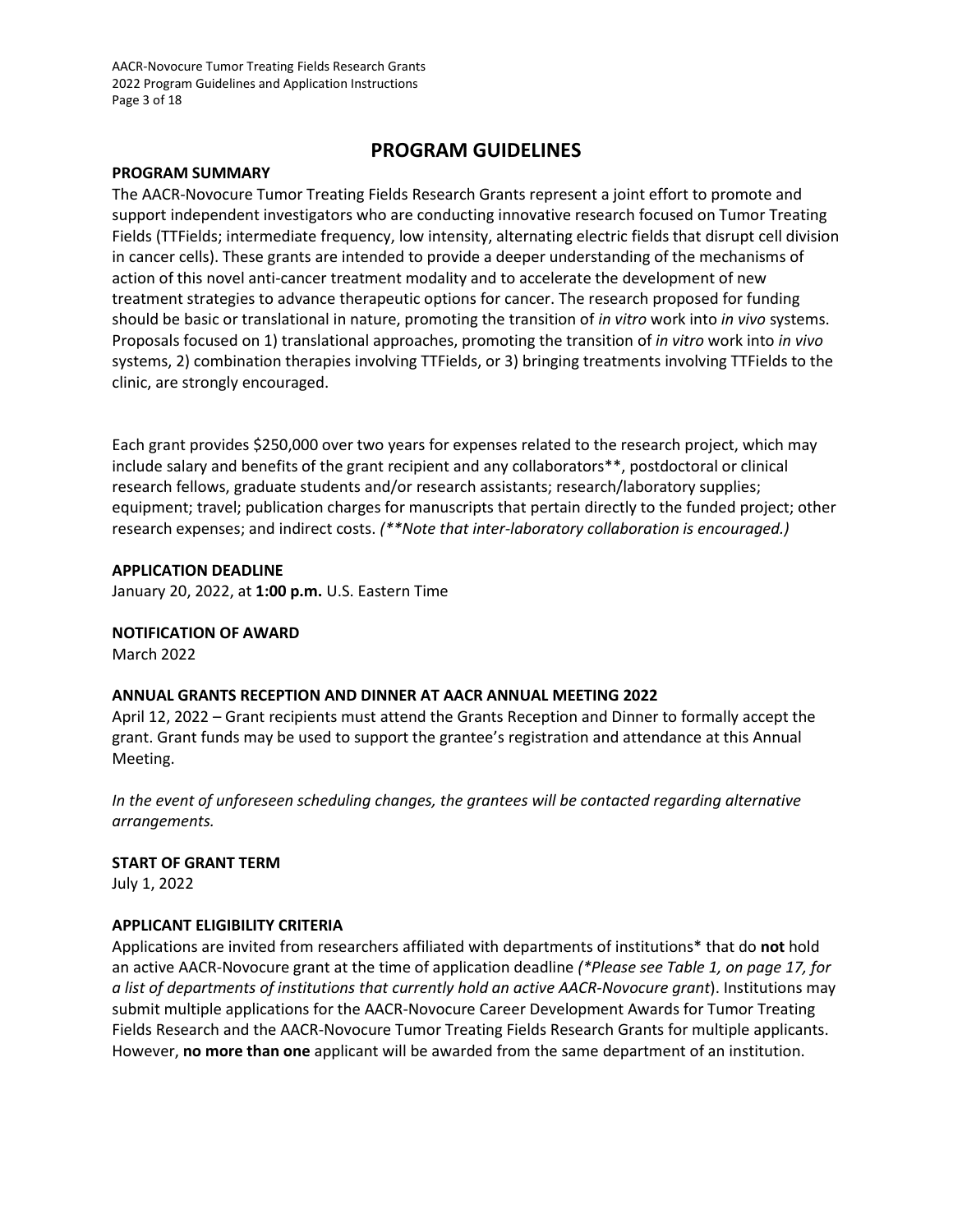AACR-Novocure Tumor Treating Fields Research Grants 2022 Program Guidelines and Application Instructions Page 4 of 18

Applicants must have a doctoral degree (PhD, MD, MD/PhD, or equivalent) in a related field and not currently be a candidate for a further doctoral degree.

There are no citizenship requirements; however, by submitting an application for this grant, an applicant applying from an institution located in a country in which they are not a citizen or a permanent resident assures that the visa status will provide sufficient time to complete the project and grant term at the institution from which they applied.

Applicants must be AACR **Active** members. Nonmembers interested in this grant opportunity must submit a satisfactory application for AACR Active membership by the application deadline. **Nonmembers** can apply for membershi[p online.](https://myaacr.aacr.org/) **Members** can renew their membership through [myAACR](https://myaacr.aacr.org/) to bring their membership current. You will need your logon (email address) and password to access the member portal. If you require assistance logging in, please submit [a help form.](https://myaacr.aacr.org/myAACRHelp) **Lapsed** members must be members in good standing by the application deadline and should contact the Membership Department a[t membership@aacr.org](mailto:membership@aacr.org) for assistance

Investigators may submit only **one** application for the AACR-Novocure Tumor Treating Fields Research Grants but may concurrently apply for other AACR grants. However, applicants are expected to accept the first grant they are awarded. Individuals may accept and hold only one AACR grant at a time.

Employees or subcontractors of a U.S. government entity or for-profit private industry are not eligible. Employees or subcontractors of a U.S. government entity or for‐profit private industry may serve as Collaborators, but no grant funds may be directed towards these individuals.

Current AACR Grantees may apply if their current grant ends before the start of the grant term of this funding opportunity i.e., July 1, 2022, and must be up to date with all reporting requirements to be considered eligible.

Postdoctoral or clinical research fellows or the equivalent who are working under the auspices of a scientific mentor are not eligible to apply. Qualified fellows are invited to apply for an AACR Fellowship.

Members of the Scientific Review Committee are not eligible to apply for an AACR-Novocure Tumor Treating Fields Research Grant.

All applicants with questions about eligibility should contact the AACR's SRGA at [grants@aacr.org](mailto:grants@aacr.org) **before**  submitting an application.

#### <span id="page-3-0"></span>**RESEARCH PROJECT CRITERIA**

Research projects should examine the use of TTFields as a therapeutic modality. The research proposed for funding should be basic or translational in nature, promoting the transition of *in vitro* work into *in vivo* systems. Proposals focused on 1) translational approaches, promoting the transition of *in vitro* work into *in vivo* systems, 2) combination therapies involving TTFields, or 3) bringing treatments involving TTFields to the clinic are strongly encouraged.

*Research proposals must incorporate use of the Inovitro® system into the experimental design.* For grant recipients who are affiliated with institutions that do not currently hold a Materials Transfer Agreement (MTA) with Novocure for use of its devices, Novocure will provide this system to complete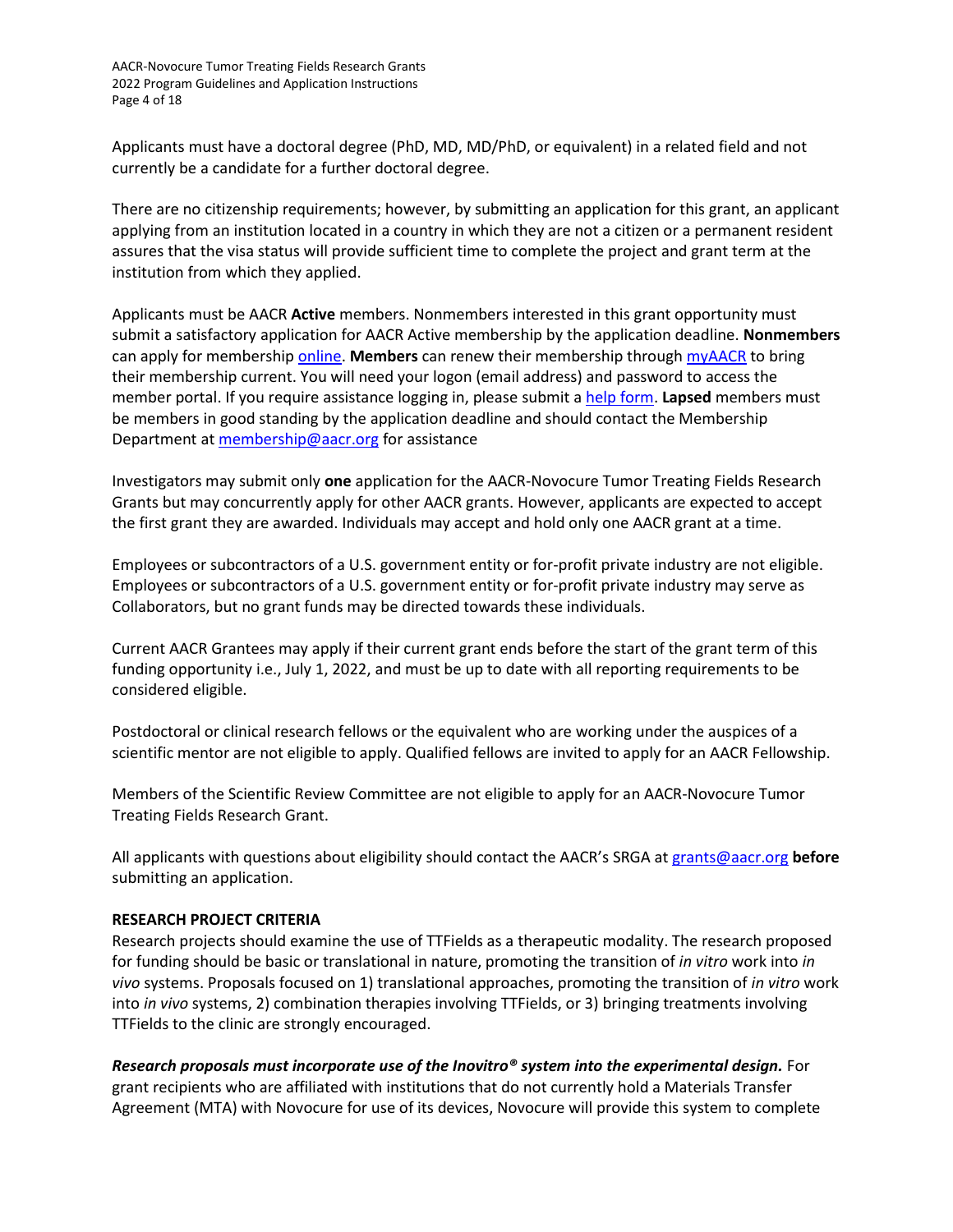AACR-Novocure Tumor Treating Fields Research Grants 2022 Program Guidelines and Application Instructions Page 5 of 18

the research. For additional details, please see the MTA and Terms and Conditions. If selected for funding, Novocure will work with the institution to execute a MTA.

### <span id="page-4-0"></span>**EVALUATION OF APPLICATIONS**

Applications will be peer-reviewed by a Scientific Review Committee comprised of researchers and physician-scientists who are well-respected for their own accomplishments in cancer research and viewed as leaders in the field. The President of AACR will appoint the members of the Scientific Review Committee.

The Committee will consider the following criteria when reviewing applications and determining funding decisions:

- *Investigator***.** Is the applicant well suited to the project? Does the applicant have appropriate experience and training to successfully complete the proposed project? Has the applicant achieved, or have the potential of achieving, a track record, of accomplishments to advance the field?
- *Scientific Focus and Originality***.** Is the research focused on TTFields? Is this research project unique and non-duplicative of other projects currently in the field?
- *Innovation and Significance.* Does the research have the potential to provide novel insights for the treatment of cancer using TTFields? Does the project address an important problem or a critical barrier to progress in the field? If the aims of the project are achieved, how will scientific knowledge, technical capability, and/or clinical practice be improved?
- *Approach.* Are the overall strategy, methodology, and analyses well-reasoned and appropriate to accomplish the specific aims of the project? Are potential problems, alternative strategies, and benchmarks for success presented? Is the budget fully justified and reasonable in relation to the proposed project?
- *Environment.* Is sufficient evidence provided of institutional commitment to the applicant? What institutional support, equipment, and resources are available to the applicant and are they adequate to successfully complete the proposed project?

The Committee will consider each year's applicants independently, without regard to the topics covered in previously funded proposals or to the institutions of the previous grantees.

### <span id="page-4-1"></span>**TOBACCO INDUSTRY FUNDING AND CONFLICTS OF INTEREST STATEMENT**

Scientific investigators or health professionals who are funded by the tobacco industry for any research project are not eligible for any AACR grant. Grantees who accept funding from the tobacco industry for any research project during the term of an AACR grant must inform the AACR of such funding, whereupon the AACR grant will immediately be terminated.

Tobacco industry funding is defined for purposes of AACR grant applicants and recipients as money provided or used for all or any of the costs of any research project, including personnel, consumables, equipment, buildings, travel, meetings and conferences, and operating costs for laboratories and offices. It is not defined as money provided or used for meetings or conferences that don't relate to any particular research projects.

Tobacco industry funding includes: funds from a company that is engaged in or has affiliates engaged in the manufacture of tobacco produced for human use; funds in the name of a tobacco brand, whether or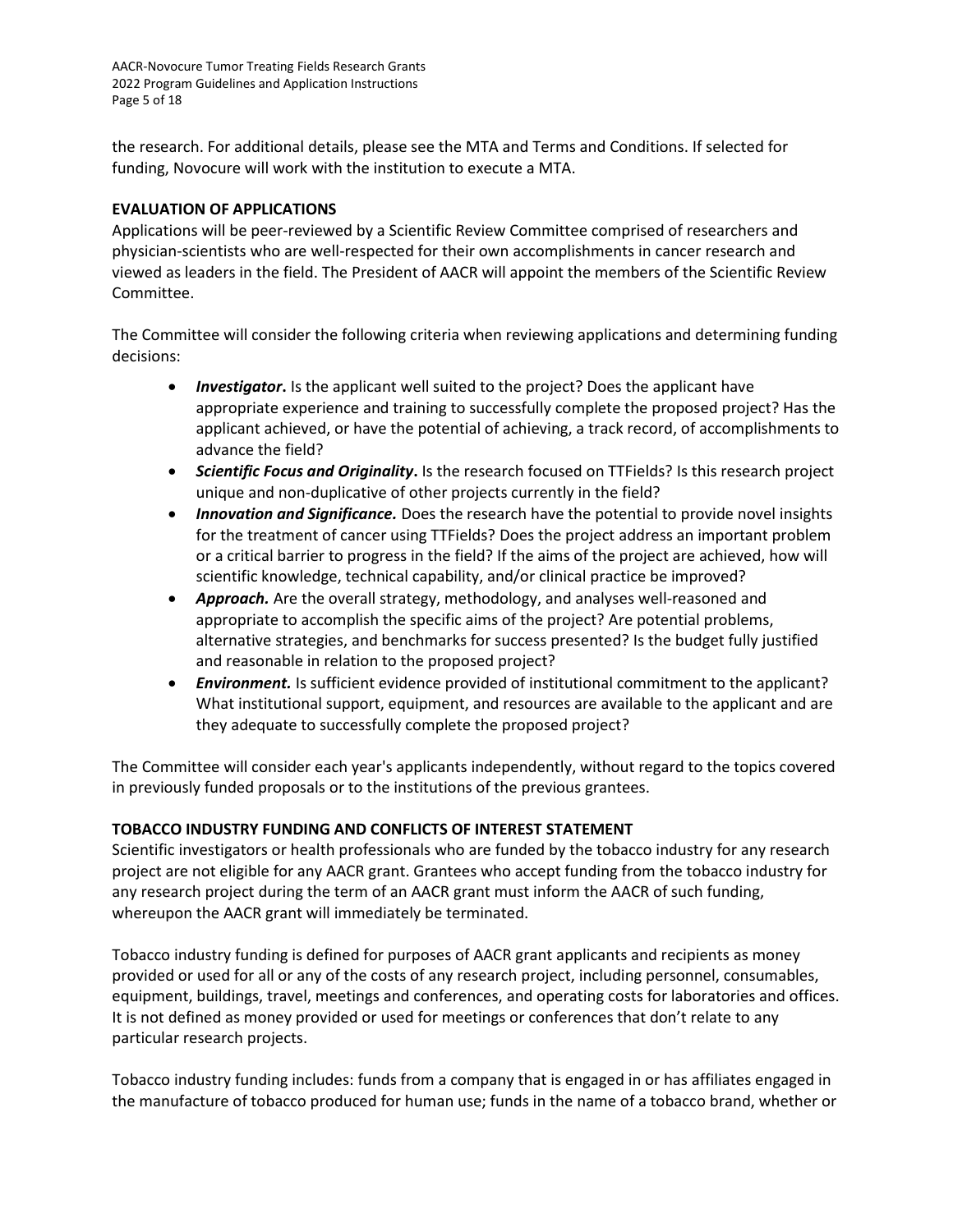AACR-Novocure Tumor Treating Fields Research Grants 2022 Program Guidelines and Application Instructions Page 6 of 18

not the brand name is used solely for tobacco products; funds from a body set up by the tobacco industry or by one or more companies engaged in the manufacture of tobacco products. The following do not constitute tobacco industry funding for the purposes of this policy:

- Legacies from tobacco industry investments (unless the names of a tobacco company or cigarette brand are associated with them)
- Funding from a trust or foundation established with assets related to the tobacco industry but no longer having any connection with the tobacco industry even though it may bear a name that (for historical reasons) is associated with the tobacco industry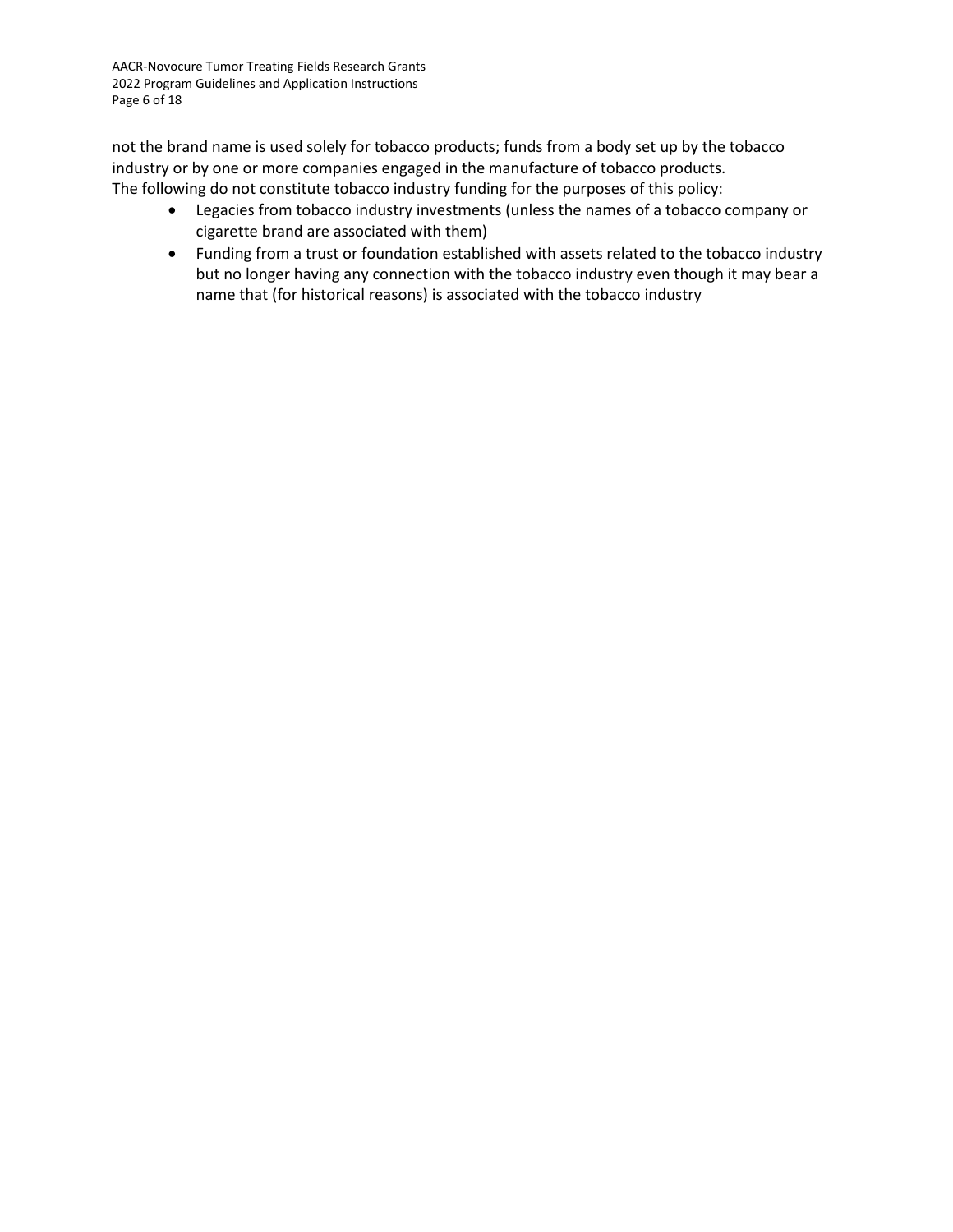### **APPLICATION INSTRUCTIONS**

### <span id="page-6-0"></span>**APPLICATION PROCEDURES**

The AACR requires applicants to submit an online application by **1:00 p.m.** U.S. Eastern Time on **Thursday, January 20, 2022,** using the ProposalCentral website at [https://proposalcentral.com.](https://proposalcentral.com/)

In order to submit a complete application, applicants need to enter information directly into the online application platform as well as upload a number of documents. The following instructions provide details about information that needs to be entered and the materials that need to be uploaded. The section numbering corresponds with the section number of the Application Instructions and the online ProposalCentral application.

| <b>Information to be Entered Directly into</b> | <b>Application Instructions</b> | <b>ProposalCentral Section</b> |
|------------------------------------------------|---------------------------------|--------------------------------|
| <b>ProposalCentral</b>                         | <b>Section</b>                  |                                |
| Project Title and Acknowledgement of Terms     | 1. Title Page                   | 1) Title Page                  |
| and Conditions                                 |                                 |                                |
| Applicant Information                          | 4. Applicant                    | 4) Applicant                   |
| Institution and Contact Information            | 5. Institution & Contacts       | 5) Institution & Contacts      |
| Collaborator Information (if applicable)       | 6. Collaborators                | 6) Collaborators               |
| Scientific Abstract                            | 7. Scientific Abstract          | 7) Scientific Abstract         |
| <b>Budget</b>                                  | 8. Budget                       | 8) Budget                      |
| <b>Organizational Assurances</b>               | 9. Organizational Assurances    | 9) Organizational Assurances   |

| <b>Templates</b>                     | <b>Application Instructions</b><br><b>Section</b> | <b>ProposalCentral Section</b> |
|--------------------------------------|---------------------------------------------------|--------------------------------|
| Research Project Proposal Template   | 10.A. Application Documents                       | 10) Application Documents      |
| Secured Other Support Template       | 10.B. Application Documents                       | 10) Application Documents      |
| Pending Other Support Template       | 10.C. Application Documents                       | 10) Application Documents      |
| <b>Budget Justification Template</b> | 10.D. Application Documents                       | 10) Application Documents      |
| Project Milestones Template          | 10.E. Application Documents                       | 10) Application Documents      |

| <b>Additional Materials</b>                | <b>Application Instructions</b> | <b>ProposalCentral Section</b> |
|--------------------------------------------|---------------------------------|--------------------------------|
|                                            | <b>Section</b>                  |                                |
| Applicant's Biographical Sketch            | 10.F. Application Documents     | 10) Application Documents      |
| Letter of Institutional Commitment         | 10.G. Application Documents     | 10) Application Documents      |
| Collaborator Biographical Sketch(es) (if   | 10.H. Application Documents     | 10) Application Documents      |
| applicable)                                |                                 |                                |
| Letter(s) of Collaboration (if applicable) | 10.I. Application Documents     | 10) Application Documents      |
| Supporting Documentation (if applicable)   | 10.J. Application Documents     | 10) Application Documents      |
| Appendices (if applicable)                 | 10.K. Application Documents     | 10) Application Documents      |

| <b>Required Signatures</b>              | <b>Application Instructions</b><br><b>Section</b> | <b>ProposalCentral Section</b> |
|-----------------------------------------|---------------------------------------------------|--------------------------------|
| Materials Transfer Agreement Statement/ |                                                   |                                |
| <b>Materials Transfer Agreement</b>     | 10.L. Application Documents                       | 10) Application Documents      |
| <b>Application Signature Page</b>       | 12. Signature Page(s)                             | 12) Signature Page(s)          |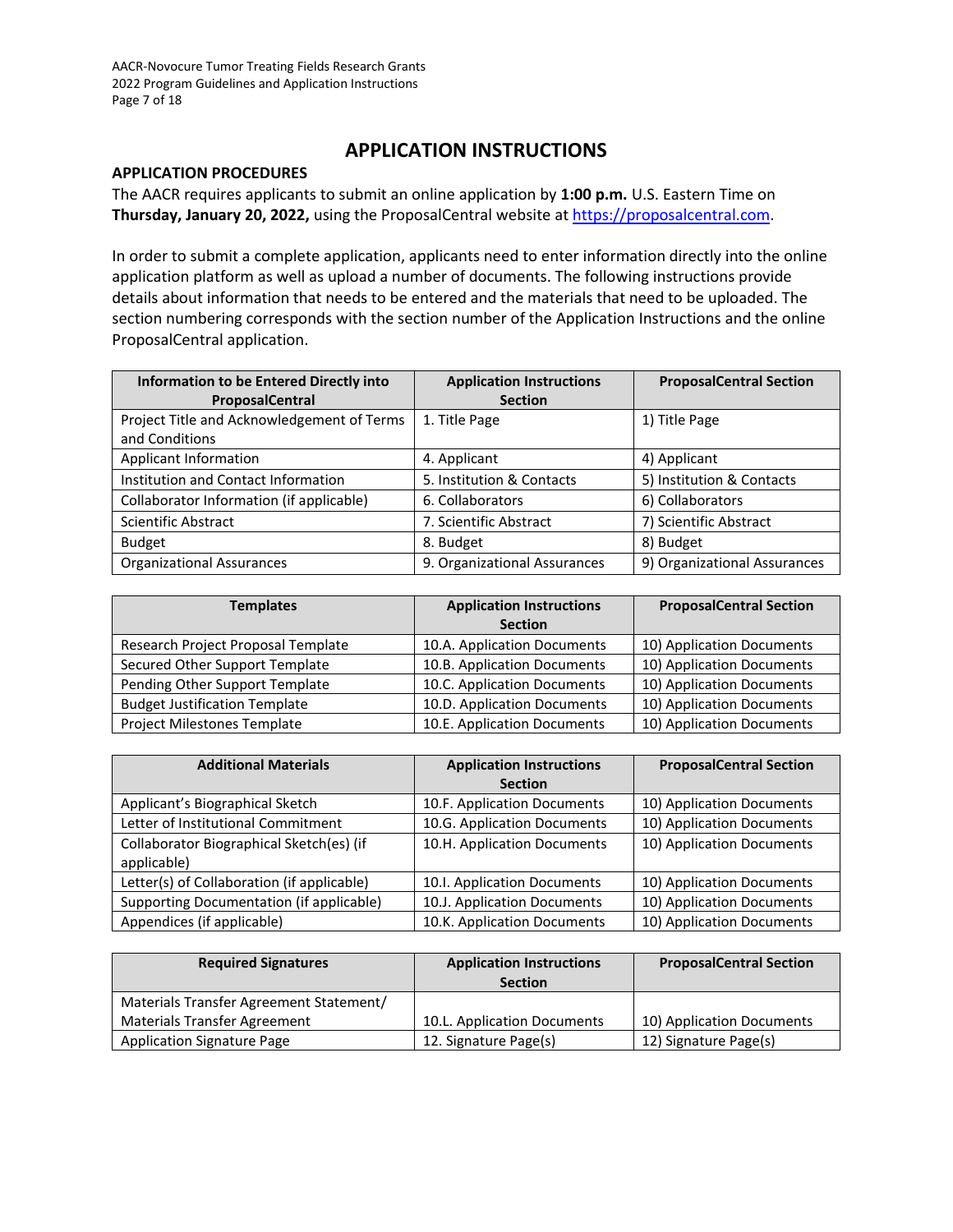AACR-Novocure Tumor Treating Fields Research Grants 2022 Program Guidelines and Application Instructions Page 8 of 18

### <span id="page-7-0"></span>**GETTING STARTED IN ProposalCentral**

If you are a new user of ProposalCentral, click "Need an account?" and complete the registration process. After logging in, select the Professional Profile tab and complete your profile before starting an application.

If you are already registered with ProposalCentral, access the site and log in with your Username and Password. If you have forgotten your login information, click on "Forgot Your Password?".

To start an application, select the "Grant Opportunities" tab. A list of grant opportunities will be displayed. The list of applications can be filtered for just this organization by clicking "Filter by Grant Maker" at the top and selecting "American Association for Cancer Research" in the drop down menu. Find the "**AACR-Novocure Tumor Treating Fields Research Grants**" and click the blue "Apply Now" button to create your application.

If you have any difficulties registering, logging in, or creating your application, contact ProposalCentral Customer Support at 800-875-2562 (Toll-free U.S. and Canada), +1-703-964-5840 (Direct Dial International), or by email a[t pcsupport@altum.com.](mailto:pcsupport@altum.com) See the ProposalCentral [FAQ](https://proposalcentral.com/FAQ/FrequentlyAskedQuestions.asp) section, for additional information.

### <span id="page-7-1"></span>**APPLICATION FORMAT**

The following information is required to submit a complete application. Numbers correspond to the application sections found on the left side of the ProposalCentral website.

**1. TITLE PAGE.** Enter the title of the research project. The title is limited to no more than 75 characters (including spaces). Do not use abbreviations. A project title must be entered **and saved** before additional sections may be accessed.

**Terms and Conditions of the Grant.** In order to ensure that the applicant is informed of the terms and conditions of the grant should they be selected as a recipient, the applicant must acknowledge that they have read the Terms and Conditions and have shared them with their institution by typing in their name and date in the box provided.

The terms and conditions of this grant may be modified or amended by AACR prior to execution of the Grant Agreement. In addition, the grant recipient's institution may only request revisions to sections VII.F.; XII.; XIII.F.; IX. (to be negotiated with Novocure); and XIV.A. of the Grant Agreement prior to execution. Only in special circumstances will revisions be considered to sections other than those noted above.

**2. DOWNLOAD TEMPLATES & INSTRUCTIONS.** The Program Guidelines and Application Instructions document, the Materials Transfer Agreement Statement, and all templates can be downloaded from this page. Applicants are required to use the application template.

See Section 10 of the Application Instructions for how to complete and upload the templates. This application also requires additional attachments for which templates are not provided (applicant's biographical sketch, Letter of Institutional Commitment, Materials Transfer Agreement [if applicable], biographical sketch(es) of collaborator(s) [if applicable], Letter(s) of Collaboration [if applicable], Supporting Documentation [if applicable], and Appendices [if applicable]).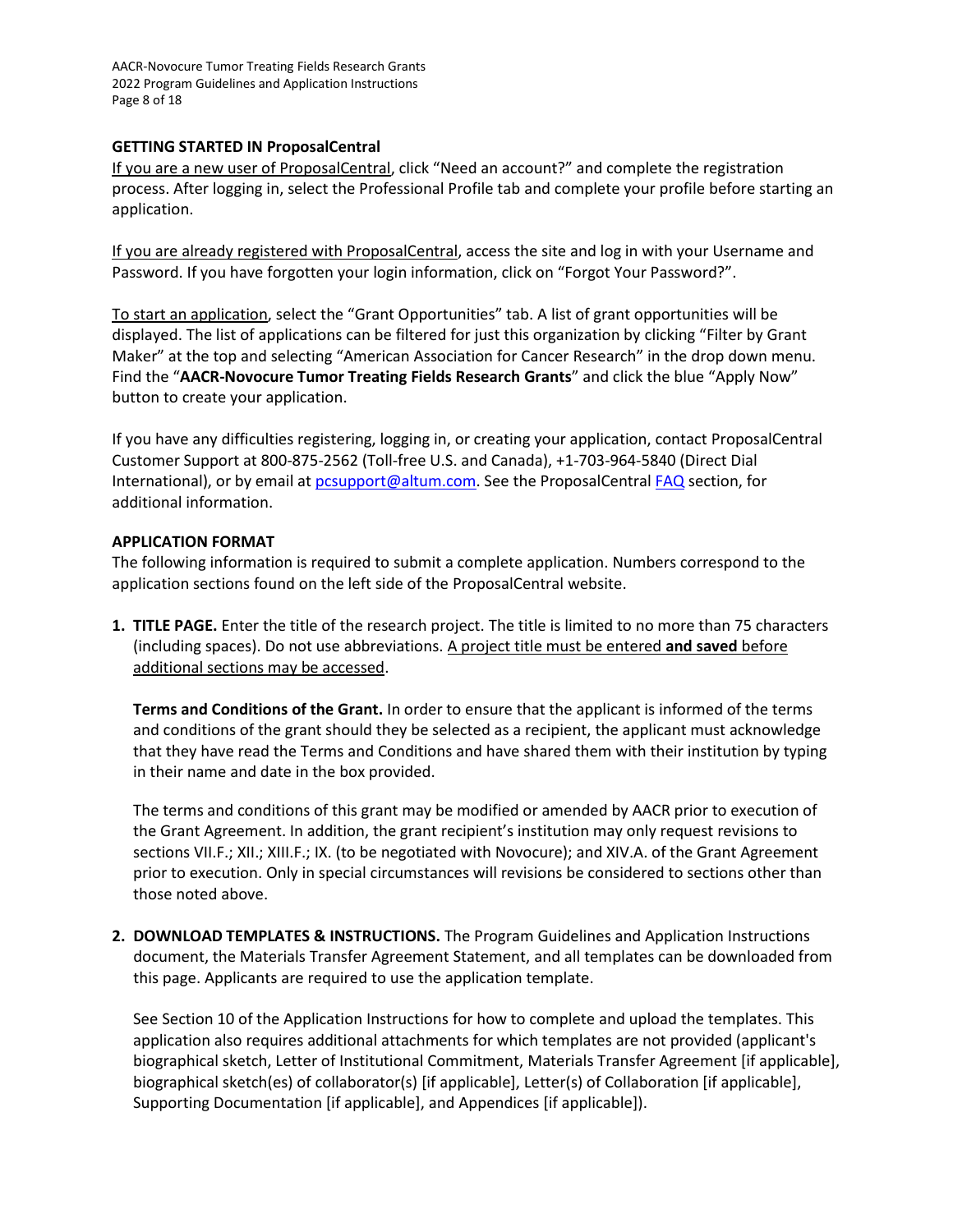AACR-Novocure Tumor Treating Fields Research Grants 2022 Program Guidelines and Application Instructions Page 9 of 18

### **3. ENABLE OTHER USERS TO ACCESS THIS PROPOSAL.** Optional.

**4. APPLICANT.** Enter information for the applicant. Applicants must include their contact information, including e-mail address, phone number, mailing address, and AACR membership information.

Applicants are strongly encouraged to have an ORCID iD and include this identifier with their application.

- **5. INSTITUTION & CONTACTS.** Enter information regarding the applicant's institution and signing official.
- **6. COLLABORATORS.** Collaborators are optional. Collaborators are independent researchers who have an integral role on the proposed project. Do not enter information for fellows or research assistants working on the proposed project as they are not considered collaborators. While collaborators are allowable, note that co-Principal Investigators are **NOT** permitted.
- **7. SCIENTIFIC ABSTRACT.** The abstract is limited to 3,000 characters (including spaces) and must provide a brief summary of the proposed research project.

If funded, this Abstract will become public information; therefore, do not include proprietary or confidential information.

From the lists provided, select the research areas that are most applicable to this project (*select no more than two*), select the tumor site that is most applicable to this project (*select only one*), and indicate how you found out about this grant opportunity.

**8. BUDGET.** Enter expenses for the term of the grant. Applicants must submit a budget in the amount of \$250,000, which may include the salary and benefits of the grant recipient, postdoctoral or clinical research fellows, graduate students (including tuition costs associated with graduate students' education and training), research assistants, or collaborators; research/laboratory supplies; equipment, publication charges for manuscripts that pertain directly to the funded project; and other research expenses. The percentage of salary requested may not exceed the percent effort of the applicant. **No more than 25%** of the total budget can be allocated to grant recipient and collaborator salary and benefits. No grant funds may be directed to collaborators or consultants working within U.S. government entities or for-profit private industry. See Terms and Conditions document for information on publishing in AACR journals. Budget requests for equipment that exceed 10% of the total budget must be accompanied by a detailed justification.

Up to \$3,000 per year may be used for registration, housing, travel, and subsistence expenses related to attendance at any scientific meetings or conferences applicable to the research project. Grantee **must** attend the AACR Annual Meeting 2022 to formally accept the grant during the Grants Reception and Dinner. Travel funds are for the grantee **ONLY**. Up to \$2,500 may be allocated from the grant to support the grantee's registration and attendance at any individual meeting or conference.

For institutions that mandate payment of indirect costs, a **maximum of 10%** of the total direct costs may be used for this purpose.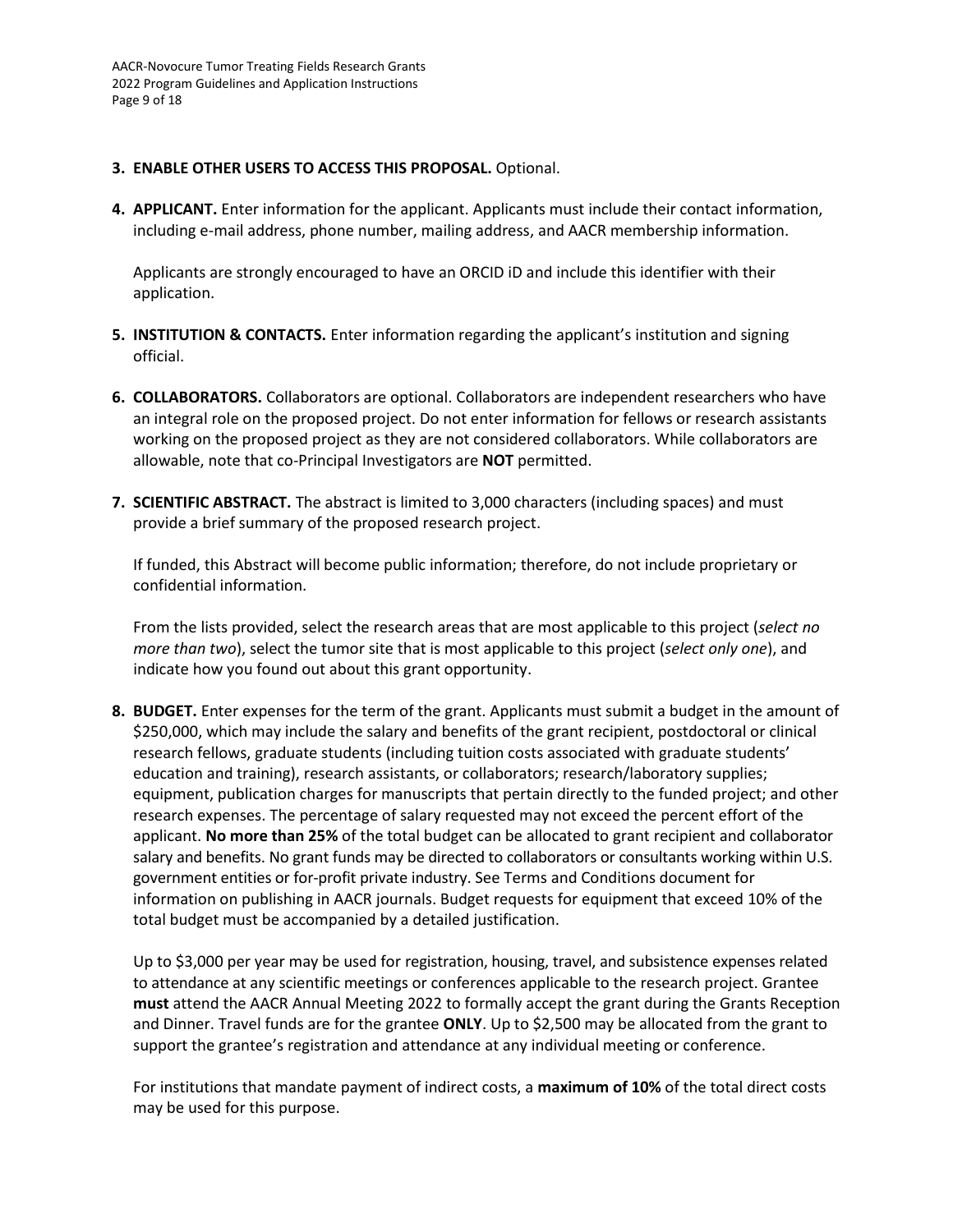AACR-Novocure Tumor Treating Fields Research Grants 2022 Program Guidelines and Application Instructions Page 10 of 18

As the grant term begins after the Annual Meeting that the grantee must attend, the AACR recommends that the Institution use existing discretionary funding to cover the grantee's travel costs. When the grant term begins, the Institution may transfer the applicable AACR-allowed travel charges from the discretionary fund to the grant fund. This transfer must be reflected in the first financial report of expenditures submitted to the AACR.

Professional membership dues and any other expenses not directly related to the project are **not** allowable expenses. In addition, no grant funds may be directed towards salary or benefits of any individuals from a U.S. government entity or for-profit industry, nor for any research expenses related to the project that are incurred by these individuals.

**A detailed budget justification explaining the allocation of the grant funds must accompany the application.** See Section 10.D. for Budget Justification template instructions.

**9. ORGANIZATIONAL ASSURANCES.** Select the appropriate assurances options for your proposed research and complete the Approved or Pending Date field as appropriate (i.e., mm/dd/yyyy, N/A, or None). The assurances/certifications are made and verified by the signature of the institutional official signing the application. If a grant is awarded, IRB and IACUC approval (if applicable) must be submitted in writing to the AACR's SRGA.

### **10. APPLICATION DOCUMENTS.**

*Formatting Instructions.* Applicants must adhere to the following instructions in completing the templates. Failure to observe type size specifications and page limits will result in the return of the application without review.

- Type size. Must use 12-point Times New Roman for the text, and no smaller than 9-point type for figures, legends, and tables.
- Single-spaced text. Single-spacing is acceptable, and space between paragraphs is recommended.
- Margins. The page margins must be no less than 0.75 inches on each side.
- Page numbering. The Proposal Narrative must be numbered consecutively; do not use section designations such as "3A" or "3B".
- Tips and techniques for inserting images in documents.
	- $\circ$  Reduce the file size of documents with images by "inserting" the image (as opposed to "cutting" and "pasting"). Save graphical images as JPG or GIF files. Insert the image into the document by selecting "Insert – Picture – From File" from the MS Word menu.
	- $\circ$  Insert only GIF or JPG graphic files as images in your Word document. Other graphical file formats are either very large or difficult to manipulate in the document.
	- o Do not insert Quick Time or TIFF objects into your document.
	- o Anchor the images that you embed in your document.
	- $\circ$  Once you have anchored the inserted image, you can format text to wrap around the image.
	- o Do not edit your images in Word. Use a graphics program.
	- o Do not embed your images in tables, text boxes, and other form elements.
	- $\circ$  Do not add annotations over the images in Word. Add annotations to the images in a graphics program.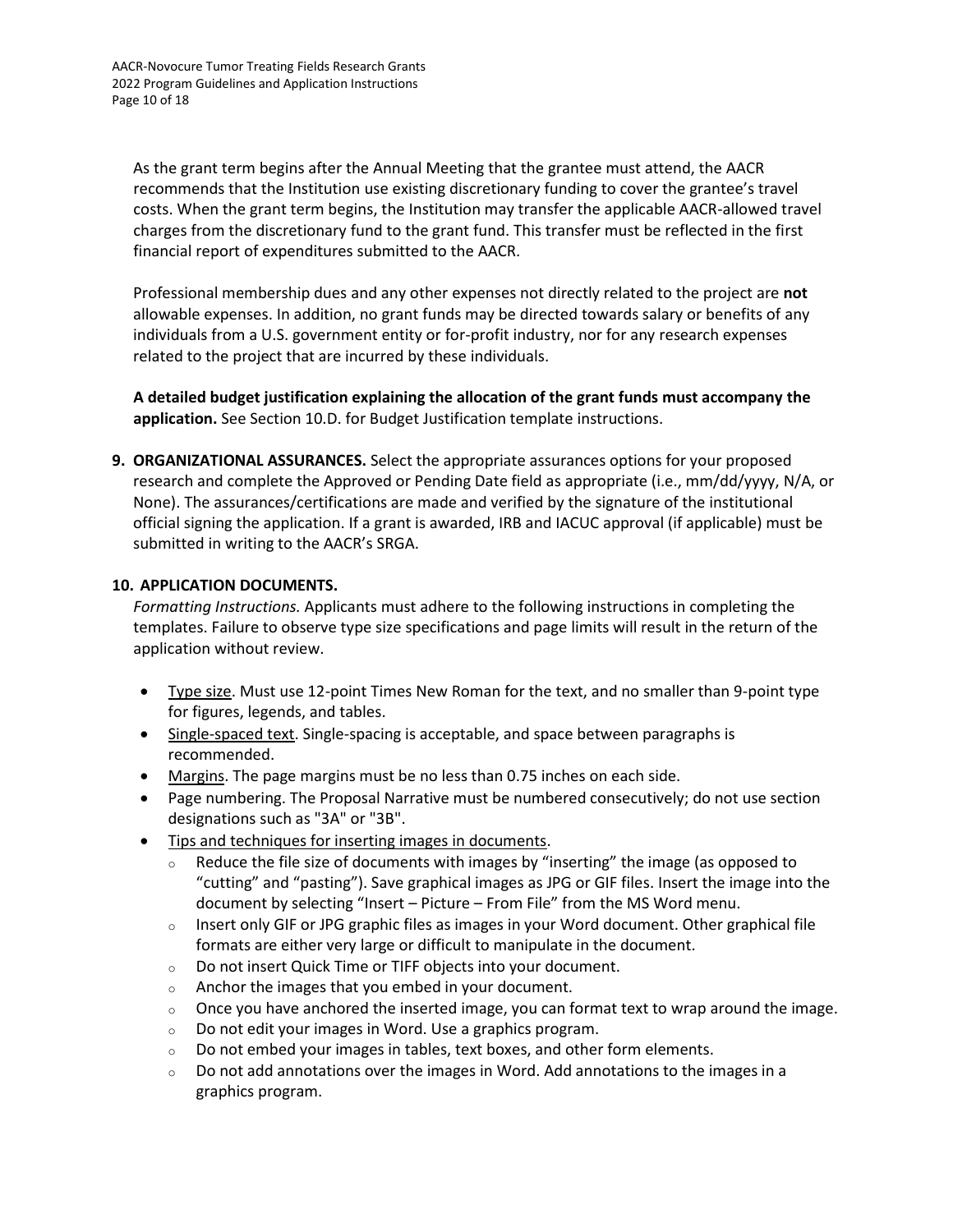AACR-Novocure Tumor Treating Fields Research Grants 2022 Program Guidelines and Application Instructions Page 11 of 18

**When a template is provided, the template MUST be used. Prepare and upload the following documents into your application in portable document format (PDF):**

- **A. Research Project Proposal.** *Applicants are required to use the template available from the ProposalCentral website. The information must be presented in this order:*
	- **I. Contents Page.** Complete the Table of Contents by indicating the appropriate page numbers for each section. The Table of Contents page must not exceed one page.
	- **II. Proposal Narrative.** Limited to six pages, including figures and tables. The Contents Page, Facilities, and References sections do not count against this page limit. The Proposal Narrative must be presented in this order and should include these subheadings: (A) Title of Research Project; (B) Introductory Statement, Background, Preliminary Data, and Rationale; (C) Specific Aims; (D) Research Design and Methods\*; (E) Statement of Innovation (describing how the proposed study employs a new idea and/or innovative approach); and (F) Significance and Statement of Relevance.

**\*Note that AACR strongly encourages the authentication of cell lines intended for use in the proposed research project.** If use of cell lines is proposed, it is encouraged that information related to cell line authentication is included in the Research Design and Methods section of the proposal. For a list of cell line authentication services, please visit:<http://aacrjournals.org/content/cell-line-authentication-information>

- **III. Facilities.** Limited to two pages. Please provide a description of the research facilities, resources, and equipment that are available to the applicant and that will allow successful implementation of the proposed research program.
- **IV. References.** Limited to three pages. AACR reference style follows that of the *[Uniform](http://www.nlm.nih.gov/bsd/uniform_requirements.html)  [Requirements for Manuscripts Submitted to Biomedical Journals](http://www.nlm.nih.gov/bsd/uniform_requirements.html)*. Note that the *Uniform Requirements* specify that for articles with more than six authors, the names of the first six authors must be listed, followed by "et al." For articles with six or fewer authors, all authors should be listed.
- **B. Secured Other Support.** *Applicants are required to use the template available from the ProposalCentral website.* In the table provided, list all **existing** support (institutional, federal, etc.) that has been **secured** and will be used in whole or in part by the applicant during the term of this grant (07/01/2022-06/30/2024). Only funding sources that provide support specifically for the applicant should be listed, which includes grants for which the applicant is not the Principal Investigator. This may include support for different projects. For each grant or funding source, please provide:
	- Name of Principal Investigator
	- Name of Grant/Funding Source
	- Funding Agency
	- Grant Term
	- Amount of Funding
	- Percent Effort of Applicant
	- Title of Project
	- List of Specific Aims as Stated in Grant Proposal (summaries will NOT be accepted)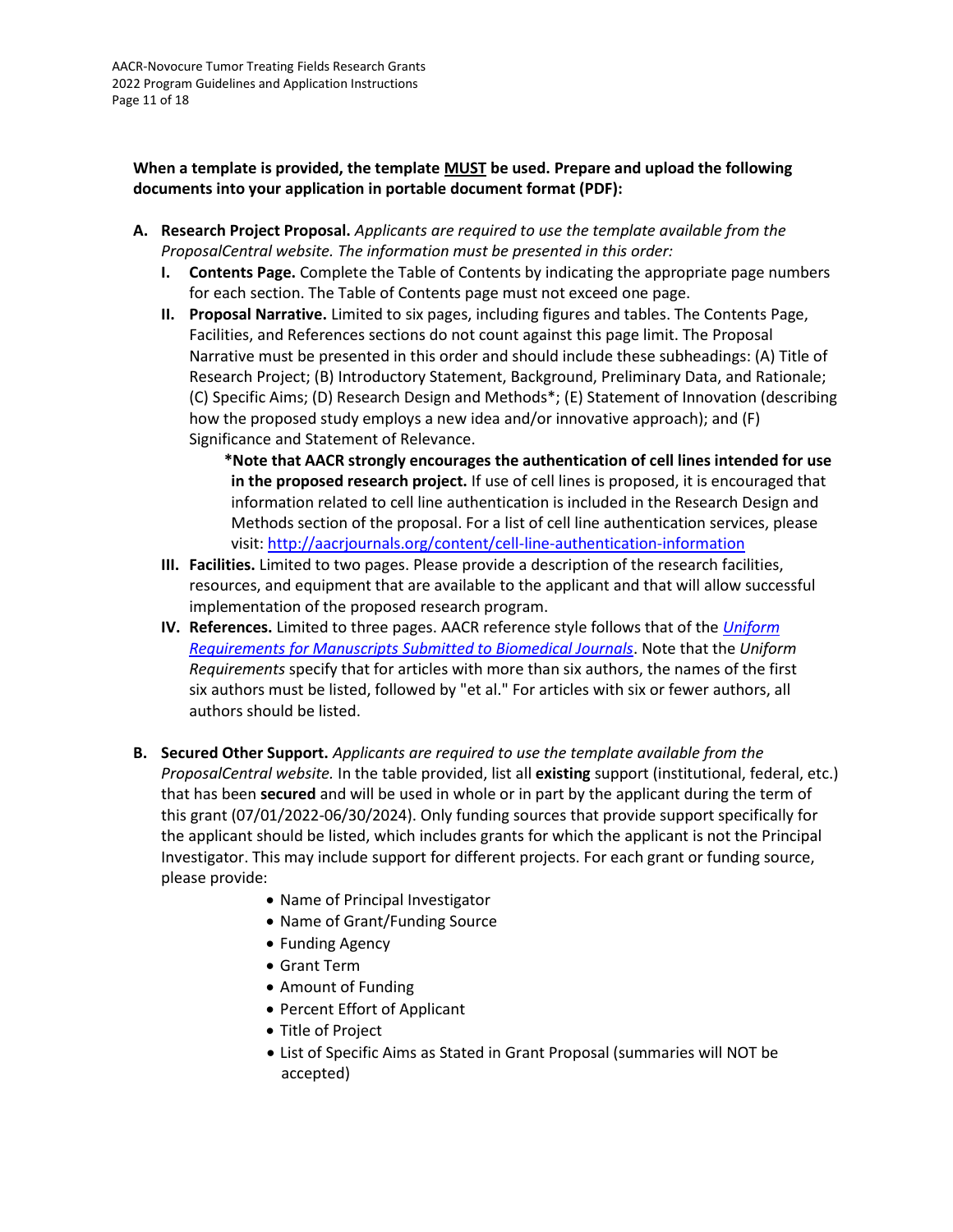AACR-Novocure Tumor Treating Fields Research Grants 2022 Program Guidelines and Application Instructions Page 12 of 18

- **C. Pending Other Support**. *Applicants are required to use the template available from the ProposalCentral website.* In the table provided, list all **pending** support (institutional, federal, etc.) that will, **if secured**, be used in whole or in part by the applicant during the term of this grant (07/01/2022-06/30/2024). Only funding sources that provide support specifically for the applicant should be listed, which includes grants for which the applicant is not the Principal Investigator. This may include different projects. For each pending grant or funding source, please provide:
	- Name of Principal Investigator
	- Name of Grant/Funding Source
	- Funding Agency
	- Grant Term
	- Amount of Funding
	- Percent Effort of Applicant
	- Title of Project
	- List of Specific Aims as Stated in Grant Proposal (summaries will NOT be accepted)

**NOTE:** If at any time prior to selection and notification an applicant is awarded any funding that may overlap with the 2022 AACR-Novocure Tumor Treating Fields Research Grants, the applicant must notify the AACR immediately.

**D. Budget Justification.** *Applicants are required to use the template available from the* 

*ProposalCentral website.* Limited to three pages. Applicants must submit a budget in the amount of \$250,000 over two years. Percent effort of the applicant on the proposed project must be indicated. Applicant must also indicate their salary and, if any part of their salary is requested, the percentage of salary requested may not exceed the percent effort the applicant will dedicate to the project. In addition, identify by name and title of any additional personnel, including collaborators, and their specific responsibilities, during each year of the proposed project. Note if individual is a postdoctoral or clinical research fellow. For positions that are not yet filled, indicate "**TBD**" in the name field. **Grant recipient and collaborator(s) salary and benefits are limited to 25% of the total budget**. Include details on any research/laboratory supplies, equipment, travel, publication charges for manuscripts that pertain directly to the funded project, and other research expenses being requested. Detailed justification is required for equipment that exceeds 10% of the total budget.

Travel expenditures cannot exceed \$3,000 per year. Travel funds are for the grantee **ONLY**. No more than \$2,500 may be allocated to support registration and attendance at any individual meeting or conference.

**E. Project Milestones.** *Complete only Column A of the Milestones Template available from the ProposalCentral website.* The Milestones Template is meant to list the various steps necessary to complete your research goals and the estimated time it will take to complete each step. Please list your name and the specific aims for the proposed project at the top of the template. Underneath each time period, identify the steps that will be needed to accomplish the aim(s) in that time period. For each step, note the corresponding aim in parentheses. Rows may be added/deleted to the template as needed. For the purposes of submitting the template with your application, **only the information requested above entered into Column A is needed**. Reporting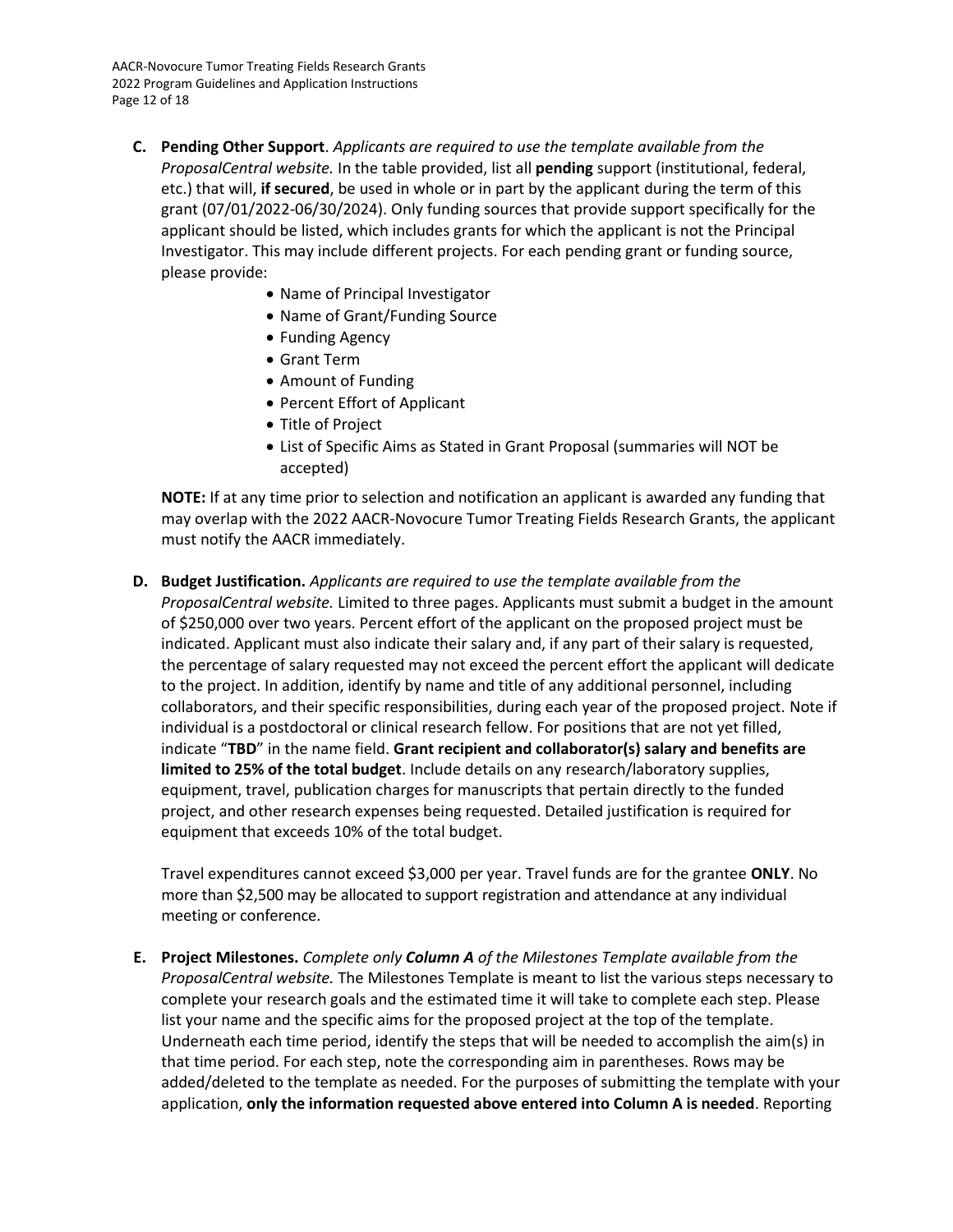progress towards milestones further using this template will be incorporated into the reporting requirements for the project if funded.

- **F. Applicant's Biographical Sketch.** Applicants are required to use the [Non-fellowship Biosketch](https://grants.nih.gov/grants/forms/biosketch-blankformat_exp%2002-28-2023.docx) template available for download from the [NIH's Biosketch Format P](https://grants.nih.gov/grants/forms/biosketch.htm)ages, Instructions and [Samples.](https://grants.nih.gov/grants/forms/biosketch.htm) Please refer to the Instructions and Non-fellowship biosketch sample under **Biographical Sketch Format Page (non-fellowship)**. The biographical sketch must be in English.
- **G. Letter of Institutional Commitment.** The letter must be written by the department head, dean, or other senior member of the institution on behalf of the applicant and addressed to the Scientific Review Committee. It should explain the applicant's relationship with the institution, and the nature and extent of support for the proposed research available from the institution, including laboratory space and financial and other resources.
- **H. Biographical Sketch(es) of Collaborator(s).** Collaborators are required to use th[e Non-fellowship](https://grants.nih.gov/grants/forms/biosketch-blankformat_exp%2002-28-2023.docx)  [Biosketch](https://grants.nih.gov/grants/forms/biosketch-blankformat_exp%2002-28-2023.docx) template available to download from the [NIH's Biosketch Format Pa](https://grants.nih.gov/grants/forms/biosketch.htm)ges, Instructions [and Samples.](https://grants.nih.gov/grants/forms/biosketch.htm) Please refer to the Instructions and Non-fellowship biosketch sample under **Biographical Sketch Format Page (non-fellowship)**. The biographical sketch must be in English.
- **I. Letter(s) of Collaboration.** A Letter of Collaboration must be uploaded for every collaborator listed in Section 6. The letter should confirm the scope of the collaborators' involvement in the proposed research.
- **J. Supporting Documentation.** An example of acceptable supporting documentation is a letter of commitment from a collaborating clinician, drug manufacturer, or any collaborator providing data or materials necessary for the proposed research. Supporting Documentation should state a commitment to provide stated data/materials or confirm applicant's access to said data/materials. Supporting Documentation should be included only to provide information on the ability to provide for a research need, and should not comment on the applicant, or research environment. **Any documentation deemed by the AACR's SRGA to be a letter of reference for the applicant is not considered supporting documentation and will be removed from the application**. Each supporting document is limited to one page and must be presented on the appropriate institutional or company letterhead.

There is no limit to the number of supporting documents that may be provided; however, documents that do not satisfactorily meet the description of supporting documentation provided above, or uploads such as tables, charts, articles, and other inappropriate additional materials will be removed.

- **K. Appendices.** Appendices are not required and may **ONLY** be used for the following materials. Appendices are not to include figures, tables, or other data that otherwise should be contained within the Proposal Narrative. The following materials are permitted:
	- Clinical Trial Protocols
	- Unpublished Manuscripts. (Manuscripts that have been published should not be attached as appendices. Instead, please list the citation on the References page.)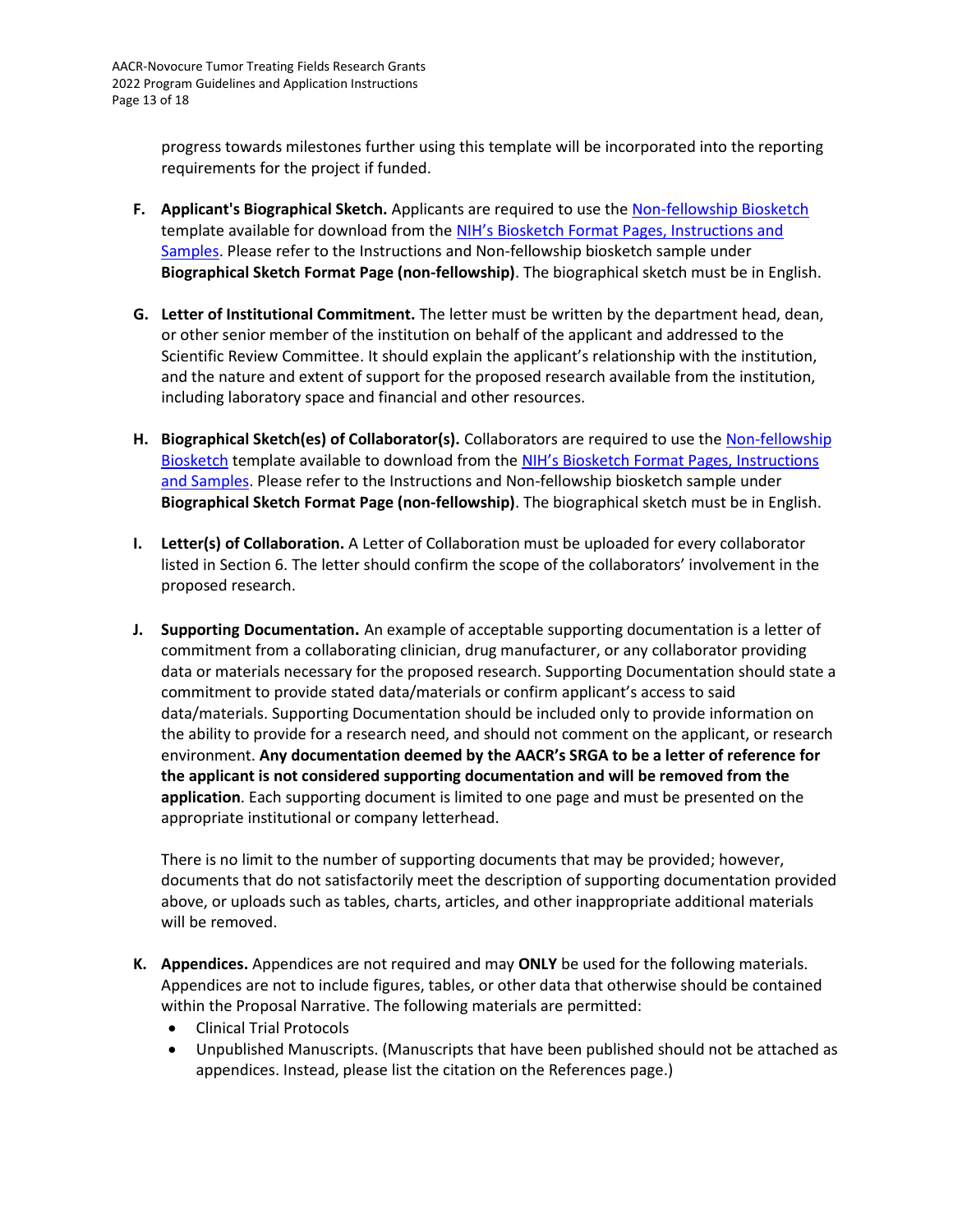AACR-Novocure Tumor Treating Fields Research Grants 2022 Program Guidelines and Application Instructions Page 14 of 18

- Large size versions of figures and/or detailed legends presented in the Proposal Narrative. The use of this appendix is in no way intended to increase the Proposal Narrative page limit. Use of this appendix is restricted to no more is restricted to no more than one page of figures and/or legends. This appendix is to be used when reducing the size of the figure or legend to fit within the proposal narrative would significantly compromise the quality of the image. In no case should there be more than one page of text in this appendix. **Overuse or misuse of this appendix may result in your application being rejected or your appendix being removed from your application.**
- **L. Materials Transfer Agreement Statement.** In order to ensure that the applicant is informed of the Materials Transfer Agreement terms of the grant should they be selected as a recipient, a copy of the Materials Transfer Agreement Statement must be downloaded from the ProposalCentral site. Applicants and the institution's designated Technology Transfer Office official must sign and date the Statement, indicating that they are aware of the requirement of executing a timely Materials Transfer Agreement between the Institution with Novocure before confirmation of the grant should they be selected. Any collaborators (if applicable) will be required to confirm in writing that they are subject to all applicable provisions and obligations applicable to the applicant under the Materials Transfer Agreement.

If applicable, the AACR will facilitate contact between the institution and Novocure so they may directly conduct negotiations regarding the terms and conditions of the Materials Transfer Agreement. Institution will use good faith efforts to expedite negotiation and execution of the Materials Transfer Agreement to enable timely confirmation of the grant and commencement of the grant.

The **signed Materials Transfer Agreement Statement** must be uploaded to your online application in the Application Documents section.

**M. Signed Signature Page.** In order to ensure that the applicant and institution have approved the application, applicants must obtain both required signatures on page one of the Signature Pages. Electronic/digital signatures are permitted. These signatures transmitted by electronic means shall have the same force and effect as original signatures. Downloading the Signature Page(s) is described in Section 13 below.

The **signed Signature Page** must be uploaded to your online application in the Application Documents section.

**Uploading the attachments into your application.** Once you have converted your attachments to PDF files, the next step is to upload the files to your online application. *Only PDF attachments are permitted for this application submission.*

- Open your online application and go to the section for attaching files. Click the blue "Attach Files" button.
- Select the appropriate type of attachment from the drop-down list.
- Enter your own description of the file in the "Describe Attachment" field.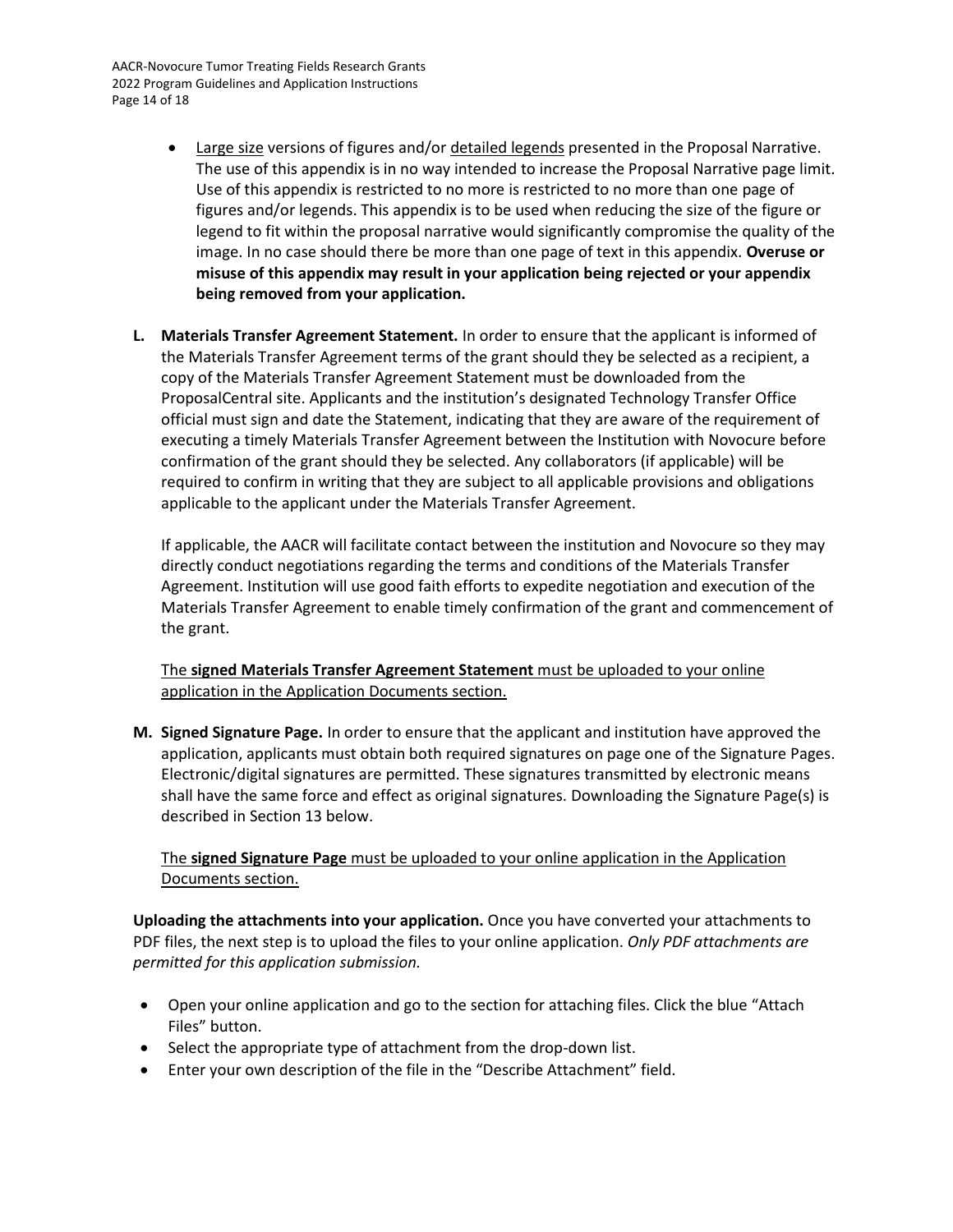AACR-Novocure Tumor Treating Fields Research Grants 2022 Program Guidelines and Application Instructions Page 15 of 18

• Click on the "click here to browse" button to select the file from your computer or drag and drop. Click on the "Upload and Continue" button. You will get a confirmation message on your screen that the file was uploaded successfully. You will also see that your file is now listed in the "Current list of uploaded attachments" section of the screen. Clicking the "Back" or "Upload and Return" button allows you to go back to the main page of this section where the uploaded documents should now be listed. **Click the download icon next to the file name to open and view your uploaded documents.** To delete the file, click on the trashcan icon to the right under the "Delete" column.

In this section for attachments, all the required attachments are listed in the middle of the screen, just below where you upload your files. This list of required attachments helps you track completion and uploading of your required attachments. Once you upload a required attachment, that attachment type will be removed from the required list and will be displayed in the "Current list of uploaded attachments".

If you wish to modify the attached file, make the revisions to your *original* file on your computer, convert the file to PDF, and use the same process as above to attach the new file. **Delete any previously submitted versions of the file before submitting your application.**

#### <span id="page-14-0"></span>**SUBMITTING COMPLETE APPLICATION**

- **11. PI DATA SHEET.** Please verify the applicant gender, race, and ethnicity. This is an automatically populated based on the applicant's Professional Profile within ProposalCentral. Changes to the selections on this screen will be reflected in your Professional Profile. The information is handled separately from the application and will not be provided to the Scientific Review Committee.
- **12. SIGNATURE PAGE(S).** Use the "Print Signature Pages" button to download the Signature Pages. Signatures are only required on the first page. This page can be printed, original signatures obtained, and then uploaded to your online application. Electronic/digital signatures are also permitted and shall have the same force and effect as original signatures. Do not upload the Application Contacts, Scientific Abstract, and Budget pages with the signed Signature Page

**NOTE:** Data entered in the online application are automatically included in the Signature Pages. If information is missing in the Signature Pages, it could be because you have not entered the information in one of the online application sections **OR** the information is not required for this grant program. If the institution's Employer Identification Number (EIN) is not completed on the Signature Page, please request that your institution provides that information in their ProposalCentral profile.

While the "Print Signature Pages" option allows applicants to download the Signature Page, Application Contacts, Scientific Abstract, and Budget, the AACR **strongly encourages** applicants to also use the "Print Signature Pages with Attachments" option. This option can be used if your institution wishes to review the full application but also should be used by the applicant to ensure that your attachments loaded properly. The following application materials will **not** be present when using this option: Pending Other Support, Materials Transfer Agreement Statement Signature Page/Materials Transfer Agreement, and the Signature Page containing the required signatures. Absence of these materials should **not** be considered an error. If your institution requires all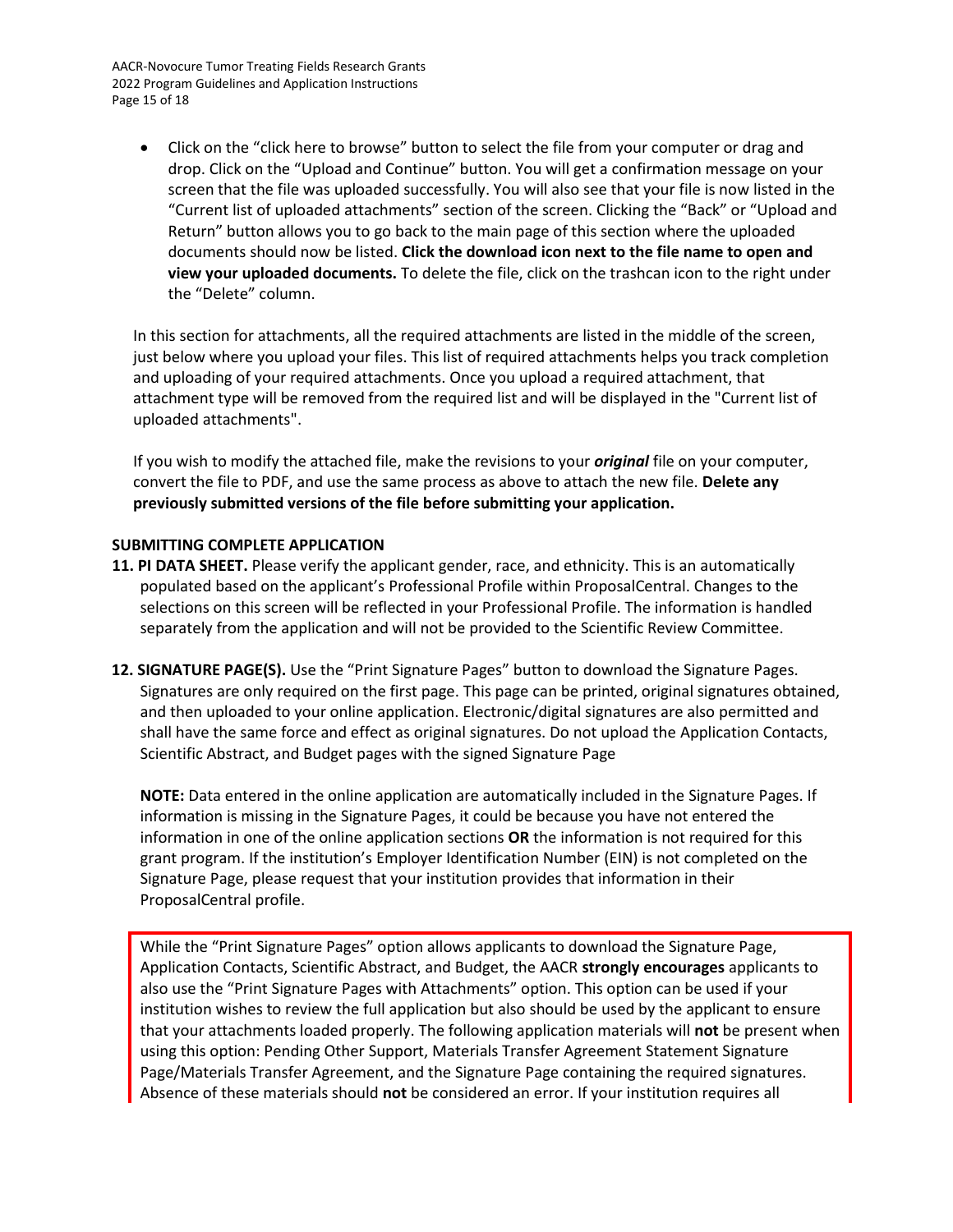components of the application to review, the above documents need to be added individually by the applicant.

Excessive spacing in your Scientific Abstract (e.g., line breaks between paragraphs) can cause the abstract to not fully appear in the Signature Page view, even if under the 3,000 character limit. You may want to further edit your Scientific Abstract prior to submission if it does not fully appear. In addition, errors may occur when the uploaded PDF files are assembled by the system. Please check to ensure that all pages of every document included appear in the "Print Signature Pages with Attachments" option. If you are having any issues with this option, please contact ProposalCentral customer support at: 800-875-2562 (Toll-free U.S. and Canada), +1-703-964-5840 (Direct Dial International), or by e-mail t[o pcsupport@altum.com.](mailto:pcsupport@altum.com)

- **13. VALIDATE.** Validate the application on ProposalCentral. This is an essential step. An application that has not been validated cannot be submitted. "Validate" checks for required data and attachments. You will not be able to submit if all the required data and attachments have not been provided.
- **14. SUBMIT.** After successfully passing the validate check, click the **"Submit"** link. An e-mail will be sent to you confirming your submission.

Once your application is submitted you may view it by selecting "Submitted" from the "Proposal Status" drop-down menu under the 'Proposals' tab, then clicking the "View" button under the Edit column. The status column will show "Submitted" and the date submitted. You may need to refresh your browser screen after submitting the application to see the updated status.

### <span id="page-15-0"></span>**CHANGES TO YOUR APPLICATION**

**Withdrawal of Application.** Please advise the AACR's SRGA promptly, in writing, should you decide to withdraw your application for any reason. Your correspondence should include your name, the grant opportunity to which you applied, the project title, and the reason for withdrawal.

**Change of Address.** Notify the AACR in writing of any changes of address, e-mail, or phone number, following the submission of an application. Include your name and the ProposalCentral identification number. The e-mail address provided with your application will be used for all official communication about your submission including the recipient selection results Your Professional Profile in ProposalCentral must be kept up to date.

**Change of Institution or Position.** If you change your institution or professional position, contact the AACR's SRGA to determine whether your application is still eligible for review.

### <span id="page-15-1"></span>**INQUIRIES**

Inquiries or technical issues regarding ProposalCentral and the online application process should be directed to customer support at 800-875-2562 (Toll-free U.S. and Canada), +1-703-964-5840 (Direct Dial International), or by e-mail at [pcsupport@altum.com.](mailto:pcsupport@altum.com)

Inquiries about the program guidelines, eligibility requirements, and application materials can be directed to the AACR's Scientific Review and Grants Administration at [grants@aacr.org.](mailto:grants@aacr.org)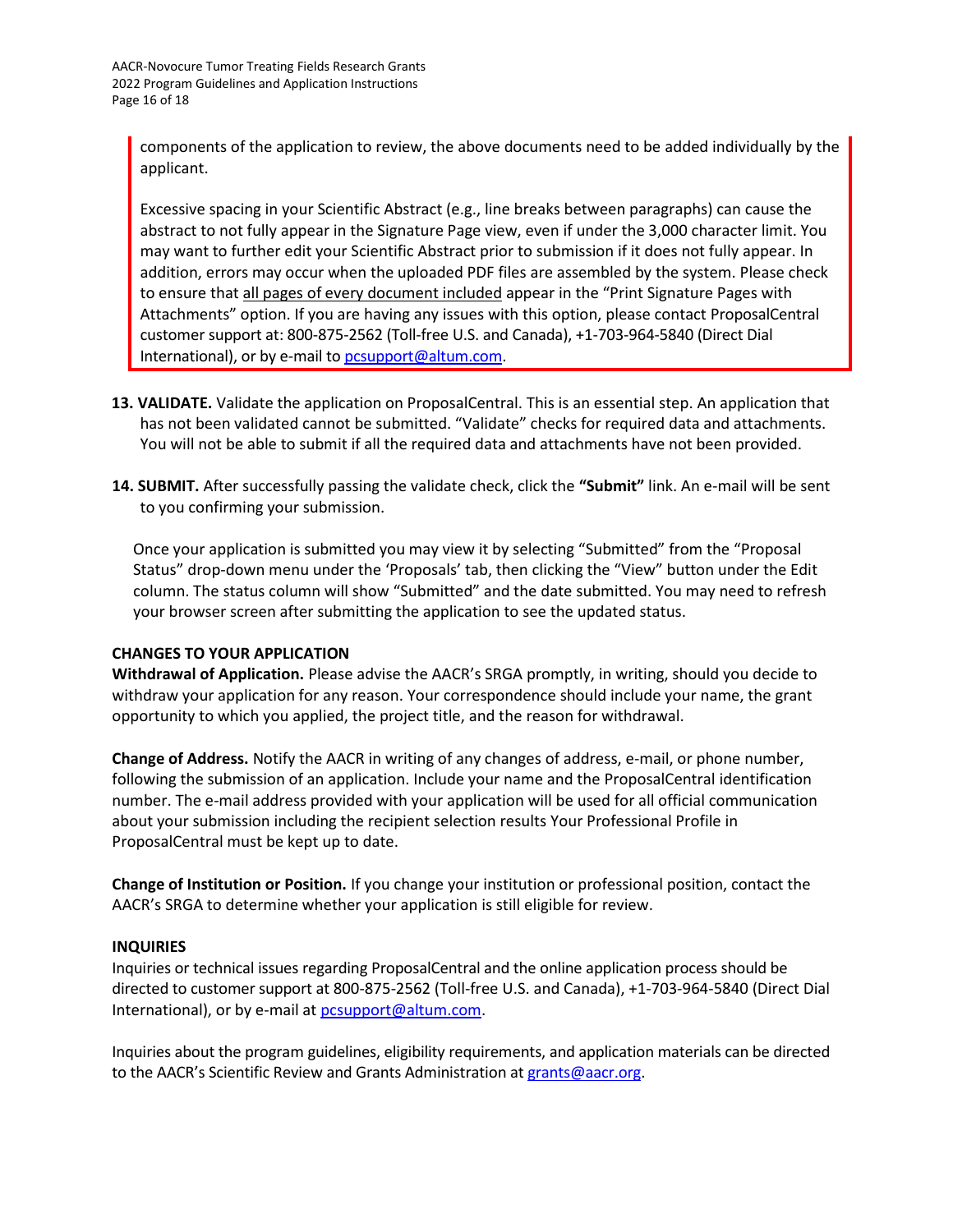AACR-Novocure Tumor Treating Fields Research Grants 2022 Program Guidelines and Application Instructions Page 17 of 18

### <span id="page-16-0"></span>**TABLE 1: DEPARTMENTS OF INSTITUTIONS THAT CURRENTLY HOLD AN ACTIVE AACR-NOVOCURE GRANT (Not Eligible)**

<span id="page-16-1"></span>

| $\mathbf{1}$     | Laboratory of Cancer Pharmacology<br>Humanitas Research Hospital                                           |
|------------------|------------------------------------------------------------------------------------------------------------|
| $\overline{2}$   | Department of Biomedical Sciences<br>Humanitas University                                                  |
| 3                | Department of Radiation Oncology and Molecular Sciences<br>Johns Hopkins University, MD, USA               |
| 4                | College of Pharmacy<br>Sookmyung Women's University, South Korea                                           |
| $\mathfrak s$    | Department of Neurosurgery<br>Universitätsklinikum Würzburg, Germany                                       |
| 6                | Department of Radiation Oncology<br>University of Alabama at Birmingham, AL, USA                           |
| $\boldsymbol{7}$ | Department of Neurological surgery<br>University of Florida, FL, USA                                       |
| 8                | FBMH Division of Cancer Sciences<br>University of Manchester, UK                                           |
| $\overline{9}$   | Nanotechnology Institute for Medicine and Biological Sciences<br>University of Michigan, MI, USA           |
| 10               | Division of Hematology, Oncology and Transplantation<br>University of Minnesota, MN, USA                   |
| 11               | School of Medicine - Cell Biology & Physiology<br>University of New Mexico Health Sciences, NM, USA        |
| 12               | Department of Genetics<br>University of North Carolina at Chapel Hill, NC, USA                             |
| 13               | Department of Oncology and Metabolism<br>The University of Sheffield, UK                                   |
| 14               | Department of Neurosurgery<br>UT MD Anderson Cancer Center, TX, USA                                        |
| 15               | Department of Radiation Oncology<br>UT Southwestern Medical Center, TX, USA                                |
| 16               | Department of Neurosurgery<br>Virginia Polytechnic Institute and State University (Virginia Tech), VA, USA |
| 17               | <b>Biomedical Engineering</b><br>Wake Forest School of Medicine, NC, USA                                   |
| 18               | Department of Pharmaceutical Sciences<br>Western University of Health Sciences, CA, USA                    |